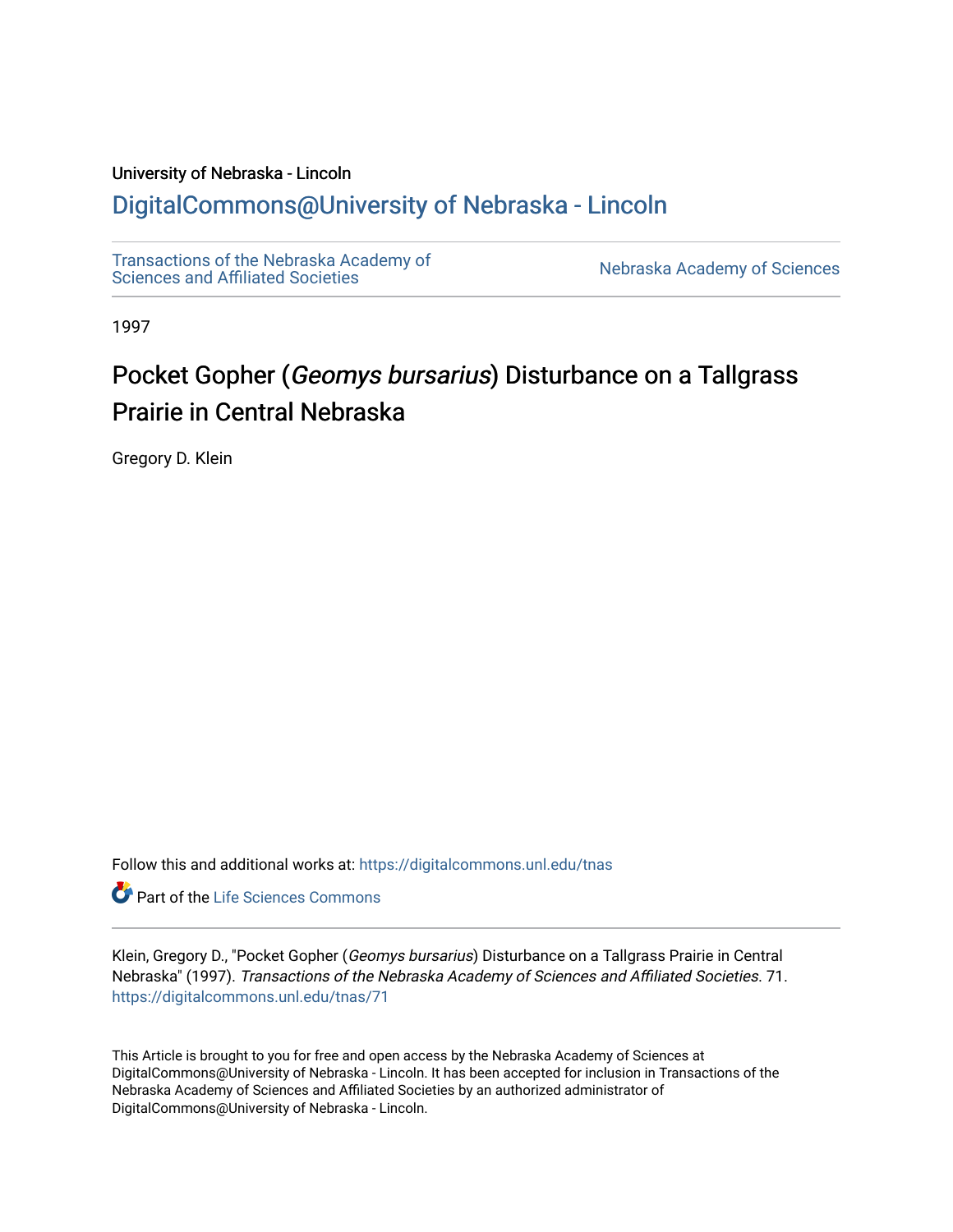#### POCKET GOPHER *(GEOMYS BURSARIUS)* DISTURBANCE ON A

### TALLGRASS PRAIRIE IN CENTRAL NEBRASKA

Gregory D. Klein

4412 E. Mulberry #9 Fort Collins, Colorado 80524

#### *ABSTRACT*

The amount of deposited soil from pocket gopher *(Geomys bursarius)* mounds was quantified on a tallgrass prairie. Five percent of the total surface area was covered by mounds and the rate of mound formation was highest in early October at 64.57 mounds/ha/day. Mound-building activity and air temperature were not significantly related.

t t t

The pocket gopher *(Geomys bursarius)* is a significant source of disturbance on rangeland ecosystems. This rodent is a fossorial herbivore that feeds mostly on below-ground vegetation (Huntly and Inouye 1988). Extensive burrow systems are produced, resulting in pocket gophers depositing large amounts of soil onto the surface in the form of mounds (Hobbs and Mooney 1991, Huntly and Inouye 1988). The most conspicuous effect gophers have on an ecosystem is the damage done to above-ground vegetation. According to Foster and Stubbendieck (1980), pocket gophers lower forage production in rangeland because the displaced soil buries and kills vegetation. This behavior creates areas of sparse vegetation, affecting the survivorship and fitness of plants (Davis et a1. 1991). Reichman and Smith (1985) reported that gopher burrows reduced overlying vegetation by more than one-third. However, bare soil from mounds provides seedbeds for aggressive plant species (McDonough 1974) which can alter species composition (Spencer et a1. 1985). As a long-term influence, mound soil can create a mosaic pattern of vegetation displaying various stages of secondary succession within the community (Grant et al. 1980).

Several authors have quantified the magnitude of excavated soil brought to the surface. Four months after the eruption of Mount St. Helens, gophers covered 2% of the ash-laden surface with soil (Anderson 1982). On a tallgrass prairie in Texas, Beuchner (1942) estimated that 806-15,859 kg of soil were deposited/ha/ year by gophers *(Geomys breviceps)* and 0.4-8.3% of the surface was covered by mounds annually. On a subalpine range in Utah, *Thomomys talpoides* deposited 11,200 kg of soillha in 1941 (Ellison 1946). In Kansas, Downhower and Hall (1966) estimated that one pocket gopher can bring up to 1,814 kg of soil to the surface annually.

The purpose of this study was to analyze pocket gopher *(Geomys bursarius)* activity on a tallgrass prairie during the late summer and fall months. An attempt was made to quantify the amount of displaced soil caused by the excavation of burrows. Air-temperature was also measured to see if it had an effect on mound-building activity.

#### METHODS

The study was conducted from August through November of 1995 on the Lillian Annette Rowe Sanctuary, 13 km west of Kearney, Nebraska. The area is a tallgrass prairie with these dominant plants: *Andropogon gerardii, Carex* sp., *Panicum virgatum, Solidago* sp., *Sorghastrum nutans,* and *Spartina pectinata* (Nagel and Kolstad 1987). The prairie is burned every spring and hayed every summer; in this study haying occurred on 19 August. The study area consists mostly of Platte and loamy alluvium soil series with soil texture ranging from loam to sandy loam (Nagel and Kolstad 1987). Small ridges of recently deposited aeolian sand were interspersed throughout the study area (Nagel and Kolstad 1987). Gopher mounds existed only on these ridges during the summer. The soil in low areas between the ridges was too saturated with water for gophers to burrow through. However, gophers burrowed into the low areas as the soil dried out in October. A 0.6-ha site 100 m north of the Platte River was chosen to measure pocket gopher activity. The site is on a large ridge that parallels the river. Approximately 20% of the site consists of wet lowland.

At the beginning of the study, total surface area of all gopher mounds on the site was estimated. The site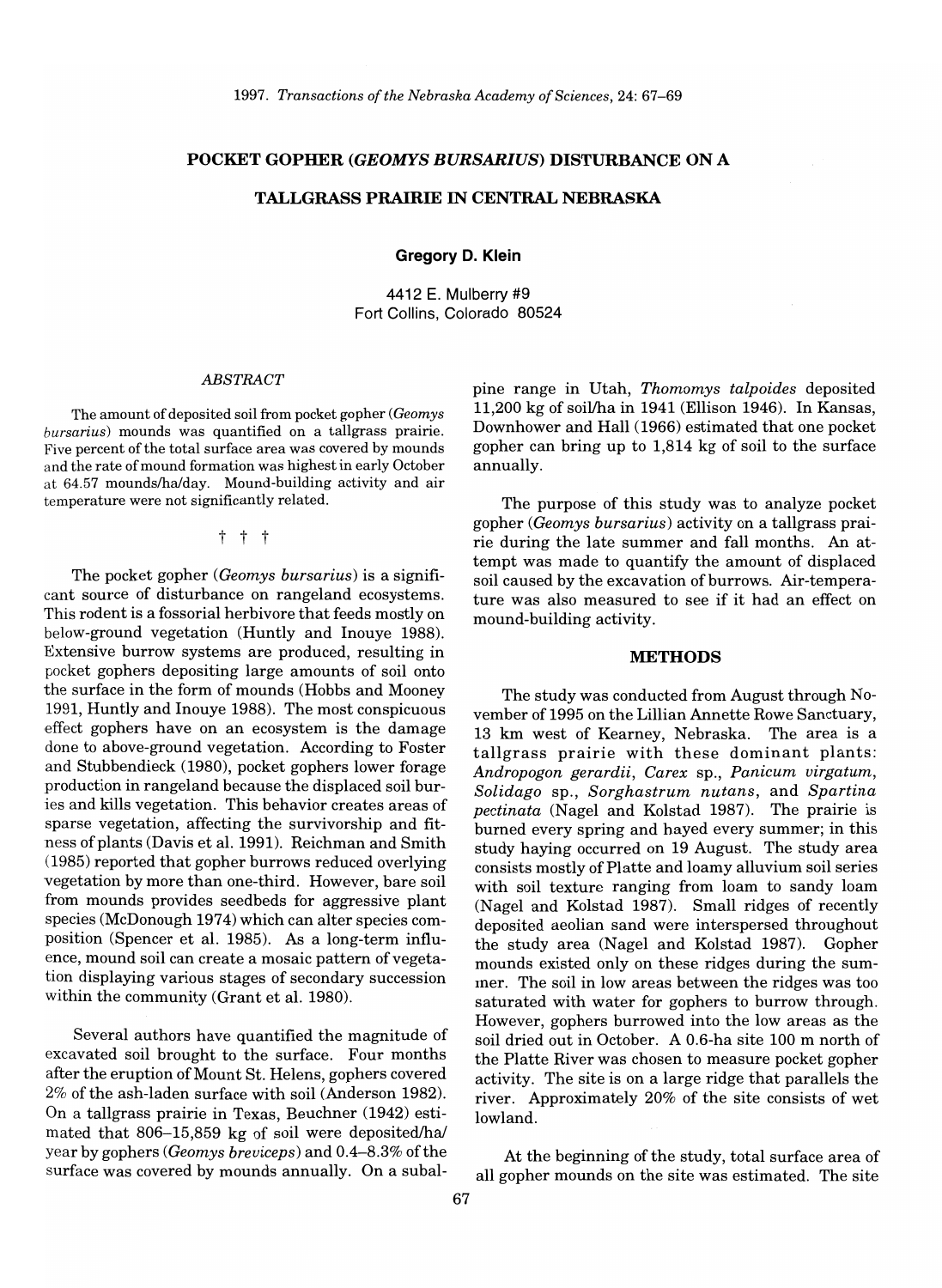## 68 G. *D. Klein*

was divided into 10 quadrats marked with flags to assure uniform sampling of the area. Four mounds from each quadrat were randomly selected to represent the entire site. The lengths of the major and minor axis were measured because mounds were elliptical in shape. The formula for an ellipse was used to calculate the surface area each mound covered. Next, each quadrat was walked to count all mounds on the site. As the mounds were counted they were stomped until flat to keep track of mounds already counted and to make new mounds more conspicuous for future counts. I later returned to the site at various time intervals (see Table 1) and counted the new mounds that appeared, using the same procedure.

The mass and volume of displaced soil were studied as well. To calculate the average volume of the mounds, four fresh gopher mounds from each quadrat were randomly selected on 2 September. They were each measured to the nearest 0.1 L by removing all soil from the mounds and placing it in a calibrated bucket. Samples (100 ml) of soil from each mound were thoroughly ovendried and weighed to the nearest 0.1 g with a top-loader balance. The volume of the soil was then converted to mass.

The extreme air-temperatures for each day were measured by the Kearney Municipal Airport. The average temperature for each time interval on Table 1 was computed by summing the means of the extreme temperatures for that interval and then dividing by the number of days in the interval. A correlation analysis was used to see if temperature had an effect on gopher activity.

A rough population estimate was calculated. The average number of mounds/halday obtained during the

Table 1. Mound production and air-temperature (C).

|                    | Average<br>number of<br>mounds/day/ha | Average<br>temp. | Temp.<br>range |
|--------------------|---------------------------------------|------------------|----------------|
| $19$ Aug- $27$ Aug | 32.5                                  | 25               | 19–30          |
| 28 Aug–2 Sep       | 24.5                                  | 25               | 19–30          |
| 3 Sep–6 Sep        | 30.0                                  | 23               | $17 - 29$      |
| $7$ Sep $-13$ Sep  | 36.6                                  | 17               | $10 - 23$      |
| 14 Sep-27 Sep      | 45.9                                  | 14               | $7 - 20$       |
| 28 Sep-4 Oct       | 64.6                                  | 17               | $11 - 23$      |
| 5 Oct–11 Oct       | 55.0                                  | 14               | $5 - 23$       |
| 12 Oct–18 Oct      | 53.6                                  | 15               | $6 - 24$       |
| 19 Oct–25 Oct      | 41.0                                  | 7                | $0 - 14$       |
| 26 Oct–5 Nov       | 46.4                                  | з                | $-3-8$         |
| 6 Nov–9 Nov        | 36.7                                  | 5                | $-3 - 12$      |
| 10 Nov–20 Nov      | 48.5                                  | 6                | $-1 - 12$      |

study and mounds/gopher/day data from other authors were used in the calculation. Reid et al. (1966) found gophers to produce 4.1 signs/gopher/day in a three year study and Spencer et al. (1985) reported 0.92 mounds/ gopher/day in May. Data from Miller and Bond (1960) averaged 2.4 mounds/gopher/day in late August and early September.

#### RESULTS AND DISCUSSION

The population density of gophers at the site was estimated at 11-48 gophers/ha. There were 4,400 mounds/ha at the beginning of the study and the average area each mound covered was 0.114 m'. Therefore, 5.0% ofthe study area was covered by mounds. Results of other authors are similar. In Colorado, gopher *(Thomomys talpoides)* mounds covered 2.5% to 8% of the total surface area on a shortgrass prairie (Grant et al. 1980) and mounds produced by *Geomys attwateri*  covered 9.9% on a annually burned prairie in Texas (Spencer et al. 1985). Steuter et al. (1995) estimated that gopher mounds covered  $4.8-8.4\%$  of the surface on a sandhills prairie in northern Nebraska.

The average number of mounds formed was 44.26 mounds/halday. The average volume of gopher mounds was 2.82 L and the average mass was 4.23 kg. Grant et al. (1980) calculated avery similar mound mass of 4.5 kg. From 19 August to 20 November (93 days), 17,411 kg of soil were deposited per hectare. If this rate of activity was constant throughout the year, 68,332 kg of soil would be deposited/ha/year and it would only take 5.4 years to cover an entire hectare once with gopher mounds. However, these estimates may be misleading. Downhower and Hall (1966) found that mound-building activity varies greatly throughout the year. The same authors reported high activity in autumn but no activity while the soil was frozen in winter. Mound production by *Thomomys bottae* slows during the dry summer months (Howard and Childs 1959) and increases in late August (Miller and Bond 1960). My estimates are much higher than Beuchner's (1942) and Ellison's (1946) but lower than Spencer et aL (1985), whose estimate was 102,854 kg of soil deposited/ha/ year.

It appears that as colder autumn months approached, gophers became more active. However, mound-building activity and average temperature were not significantly related  $(r = -0.38, t = 1.30, N = 12,$ *P>* 0.05). Downhower and Hall (1966) stated that an optimal temperature may exist at which gophers are most active. Benedix (1994) believed that although pocket gophers *(Geomyidae)* are buffered from temperature changes above the surface, their pattern of activity is still environmentally controlled. In Florida, Hickman and Brown (1973) found no correlation be